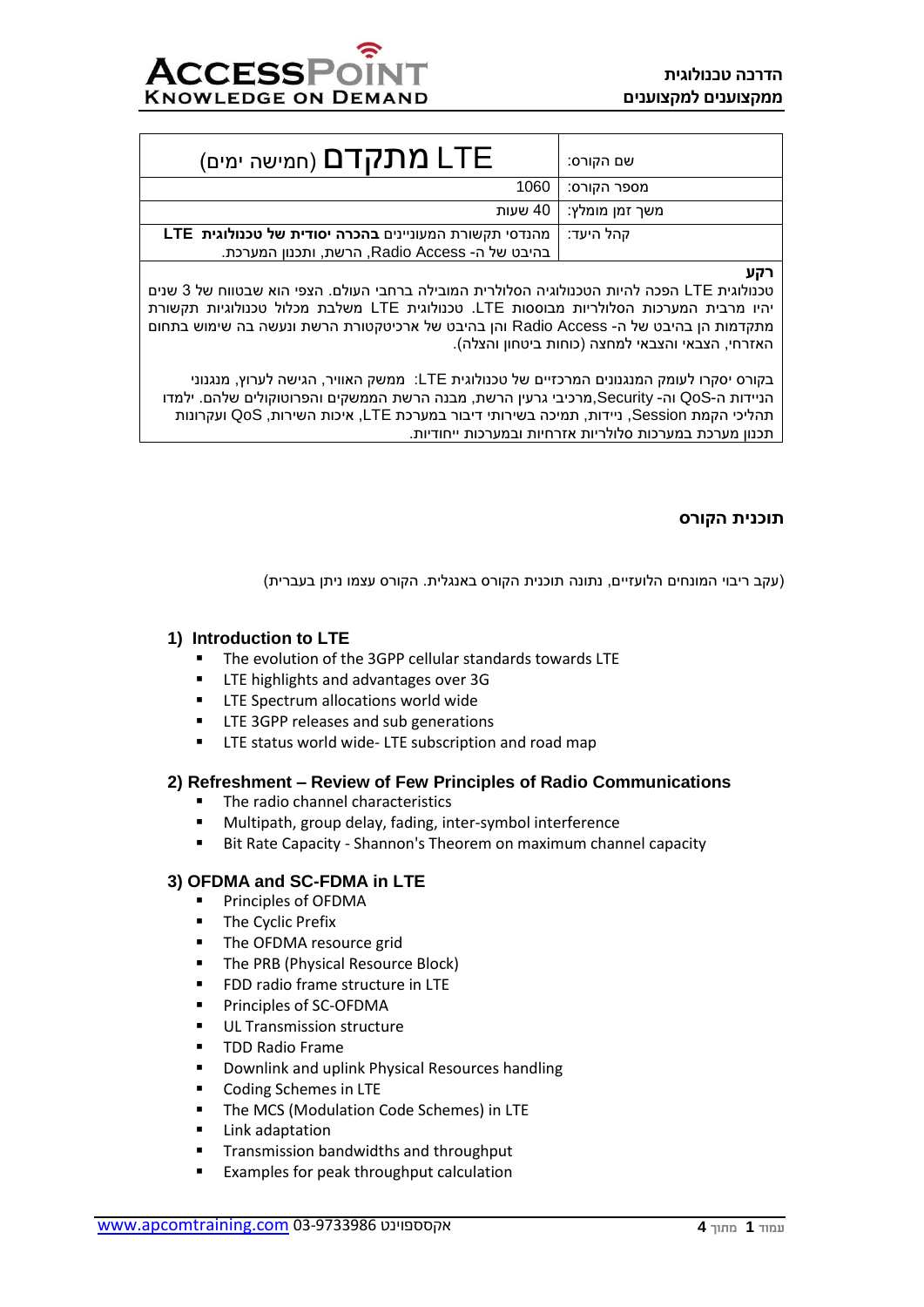

# **4) The eNB and the UE Stack Elements and their Role**

- PHY
- $MAC$
- RLC
- PDCP
- RRC

## **5) More on MAC Functionality**

- The scheduler and its functionality
- HARQ (Hybrid ARQ)

# **6) Multi-Antenna Techniques Specified for LTE ("MIMO")**

- Benefits of multi-antenna techniques
- The MIMO principle
- Open loop and closed Loop MIMO
- CQI, RI and Precoding Matrix Indication (PMI)
- Receive/transmit diversity
- Spatial multiplexing
- MIMO configurations in LTE

## **7) LTE Main Specifications**

- Base Station transmitter Specs.
- Base Station Receiver Specs.
- User Equipment (UE) transmitter Specs.
- User Equipment (UE) Receiver Specs.

## **8) LTE signals and channels**

- **LTE Signals:** 
	- o Primary and Secondary synchronization signals
	- o Reference signals
	- o UL Sounding (SRS) and Demodulation (DRS) signals
- DL Channels
	- o PDSCH, PDCCH, PMCH, PBCH
- UL Channels
	- o PUSCH, PUCCH, PRACH

#### **9) LTE-EPC Network Architecture**

- System Elements: MME, S-GW, P-GW, HSS, PCRF, eNB
- Main interfaces and their protocols (e.g. S1, S5/S8, S6, X2)
- Key features and services
- Roaming and non-roaming architecture
- Distributed Core vs. Centralized Core
- A Core in a box/ a system in a box

## **10) More on LTE Interfaces and Protocols**

- The LTE system protocol stack
- S1 (U and C), S5/S8, S10, S11, S6
- Diameter
- GTPv2-C and GTP-U
- $\blacksquare$  IPv4 / IPv6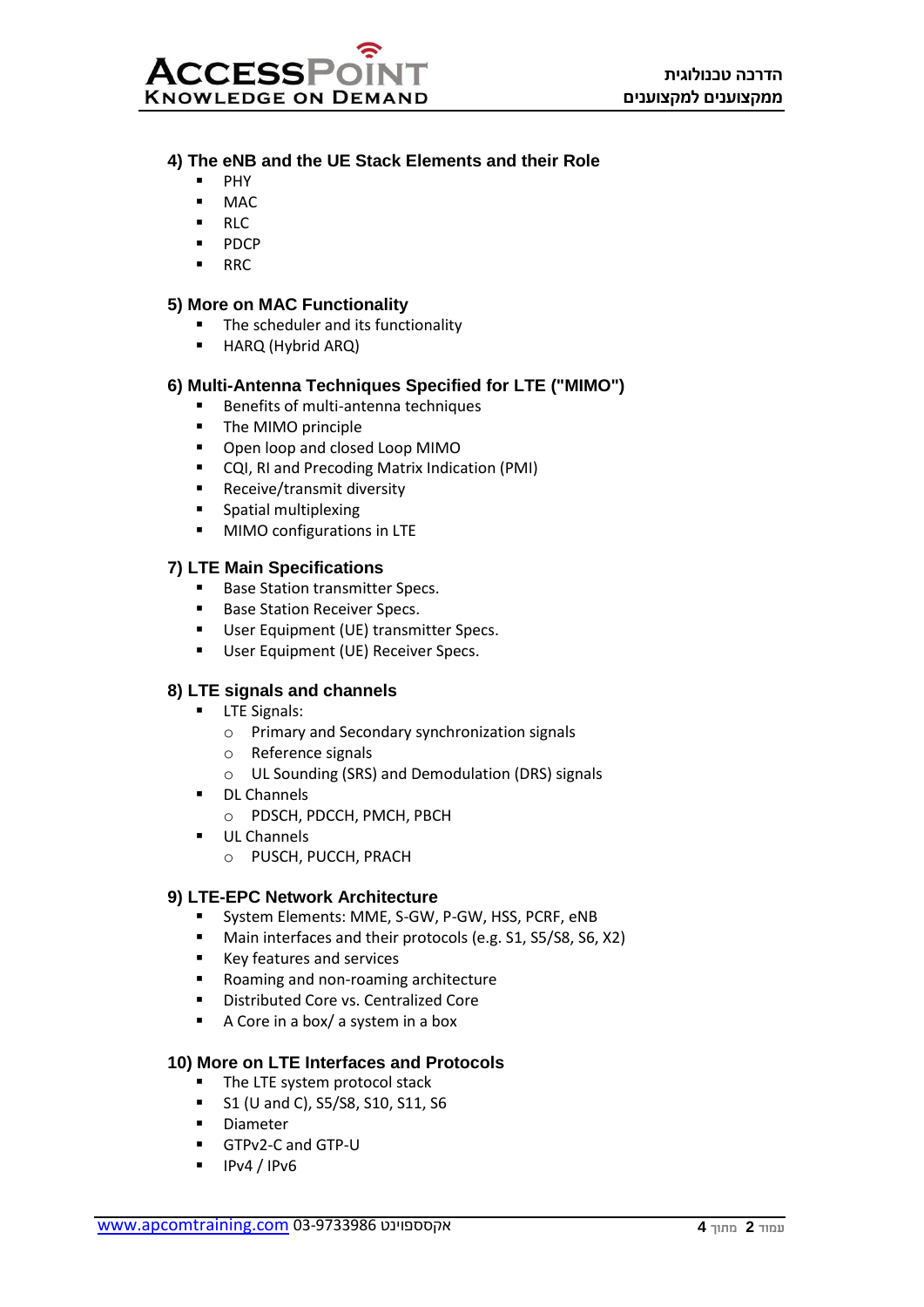## **11) LTE-EPC Signaling Fundamentals**

- Network and UE identities
- EPS and signaling bearers
- PDN connections and APNs

# **12) Security in LTE-EPC**

- Security architecture
- Authentication and Key management (AKA)
- NAS and AS security (Keys derivation, Keys life time)
- Data Integrity and Ciphering schemes
- Use of IPsec in LTE

# **13) Network Access in LTE-EPC**

- Initial attach procedure,
- PLMN and Cell selection
- Random Access
- UE and eNB timing alignment
- RRC connection setup
- MME, S-GW and P-GW selection
- PDN connectivity
- Default EPS bearer setup
- IP address allocation
- Cell Reselection

## **14) Session Establishment**

- Service request and session establishment
- Dedicated EPS bearer setup
- Dedicated bearer deactivation
- Dedicated bearer modification
- The Paging process

## **15) Mobility Management Overview**

- Mobility management in IDLE mode
	- o Tracking area and TIDs
	- o Crossing Tracking Areas and resulted Location Update
- **Mobility in ACTIVE Mode** 
	- o Establishment of neighbor list
	- o Signal measurement and reporting
	- o Intra LTE mobility S1 and X2 based handover
	- o Security aspects of Mobility
	- o Mobility with other non-3GPP access systems
	- o Inter (3GPP) system mobility
	- o IP Mobility issues and solutions in LTE networks

## **16) QoS Framework in LTE-EPC**

- PCC (Policy and Charging Control) architecture
- Main QoS determination entities: AF, PCRF, PCEF, SPR
- QoS class identifiers
- Traffic flow templates
- End to End QoS management